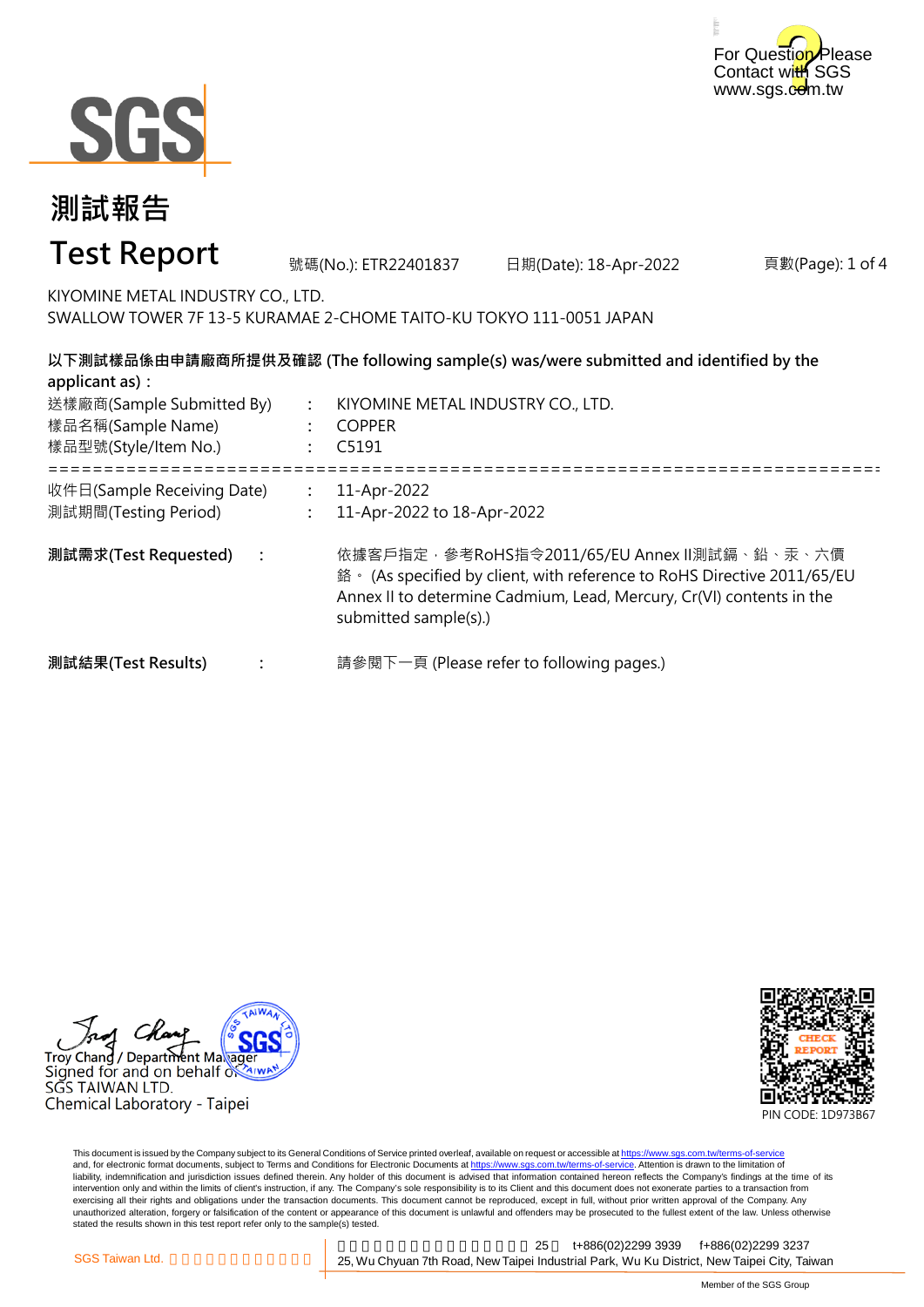

# **測試報告**

### **Test Report**

號碼(No.): ETR22401837 日期(Date): 18-Apr-2022 頁數(Page): 2 of 4

KIYOMINE METAL INDUSTRY CO., LTD. SWALLOW TOWER 7F 13-5 KURAMAE 2-CHOME TAITO-KU TOKYO 111-0051 JAPAN

### **測試部位敘述 (Test Part Description)**

No.1 **:** 銅色金屬 (COPPER COLORED METAL)

### **測試結果 (Test Results)**

| 測試項目                                  | 測試方法                                                                   | 單位                      | <b>MDL</b>     | 結果       |
|---------------------------------------|------------------------------------------------------------------------|-------------------------|----------------|----------|
| (Test Items)                          | (Method)                                                               | (Unit)                  |                | (Result) |
|                                       |                                                                        |                         |                | No.1     |
| 鎘 (Cd) (Cadmium (Cd)) (CAS No.: 7440- | 參考IEC 62321-5: 2013, 以感應耦合電漿發射光                                        | mg/kg                   | 2              | n.d.     |
| $43-9$                                | 譜儀分析。(With reference to IEC 62321-5:                                   |                         |                |          |
|                                       | 2013, analysis was performed by ICP-OES.)                              |                         |                |          |
|                                       | 鉛 (Pb) (Lead (Pb)) (CAS No.: 7439-92-1) 參考IEC 62321-5: 2013,以感應耦合電漿發射光 | mg/kg                   | $\overline{2}$ | 11.3     |
|                                       | 譜儀分析。(With reference to IEC 62321-5:                                   |                         |                |          |
|                                       | 2013, analysis was performed by ICP-OES.)                              |                         |                |          |
| 汞 (Hg) (Mercury (Hg)) (CAS No.: 7439- | 參考IEC 62321-4: 2013+ AMD1: 2017, 以感應耦                                  | mg/kg                   | 2              | n.d.     |
| $97-6$                                | 合電漿發射光譜儀分析。(With reference to IEC                                      |                         |                |          |
|                                       | 62321-4: 2013+ AMD1: 2017, analysis was                                |                         |                |          |
|                                       | performed by ICP-OES.)                                                 |                         |                |          |
| 六價鉻 (Hexavalent Chromium) Cr(VI)      | 參考IEC 62321-7-1: 2015, 以紫外光-可見光分光                                      | $\mu$ g/cm <sup>2</sup> | 0.1            | n.d.     |
| (CAS No.: 18540-29-9) (#2)            | 光度計分析。(With reference to IEC 62321-7-1:                                |                         |                |          |
|                                       | 2015, analysis was performed by UV-VIS.)                               |                         |                |          |

### **備註(Note):**

1. mg/kg = ppm;0.1wt% = 0.1% = 1000ppm

2. MDL = Method Detection Limit (方法偵測極限值)

- 3. n.d. = Not Detected (未檢出) ; 小於MDL / Less than MDL
- 4. (#2) =

a. 當六價鉻結果大於0.13 μg/cm<sup>2</sup>,表示樣品表層含有六價鉻。(The sample is positive for Cr(VI) if the Cr(VI) concentration is greater than 0.13 µg/cm². The sample coating is considered to contain Cr(VI).) b. 當六價鉻結果為n.d. (濃度小於0.10 μg/cm<sup>2</sup>), 表示表層不含六價鉻。(The sample is negative for Cr(VI) if Cr(VI) is n.d. (concentration less than 0.10 µg/cm²). The coating is considered a non-Cr(VI) based coating) c. 當六價鉻結果介於 0.10 及 0.13 µg/cm<sup>2</sup> 時, 無法確定塗層是否含有六價鉻。(The result between 0.10 µg/cm<sup>2</sup> and 0.13 µg/cm² is considered to be inconclusive - unavoidable coating variations may influence the determination.)

This document is issued by the Company subject to its General Conditions of Service printed overleaf, available on request or accessible at https://www.sgs.com.tw/terms-of-service and, for electronic format documents, subject to Terms and Conditions for Electronic Documents at https://www.sgs.com.tw/terms-of-service. Attention is drawn to the limitation of liability, indemnification and jurisdiction issues defined therein. Any holder of this document is advised that information contained hereon reflects the Company's findings at the time of its intervention only and within the limits of client's instruction, if any. The Company's sole responsibility is to its Client and this document does not exonerate parties to a transaction from exercising all their rights and obligations under the transaction documents. This document cannot be reproduced, except in full, without prior written approval of the Company. Any unauthorized alteration, forgery or falsification of the content or appearance of this document is unlawful and offenders may be prosecuted to the fullest extent of the law. Unless otherwise stated the results shown in this test report refer only to the sample(s) tested.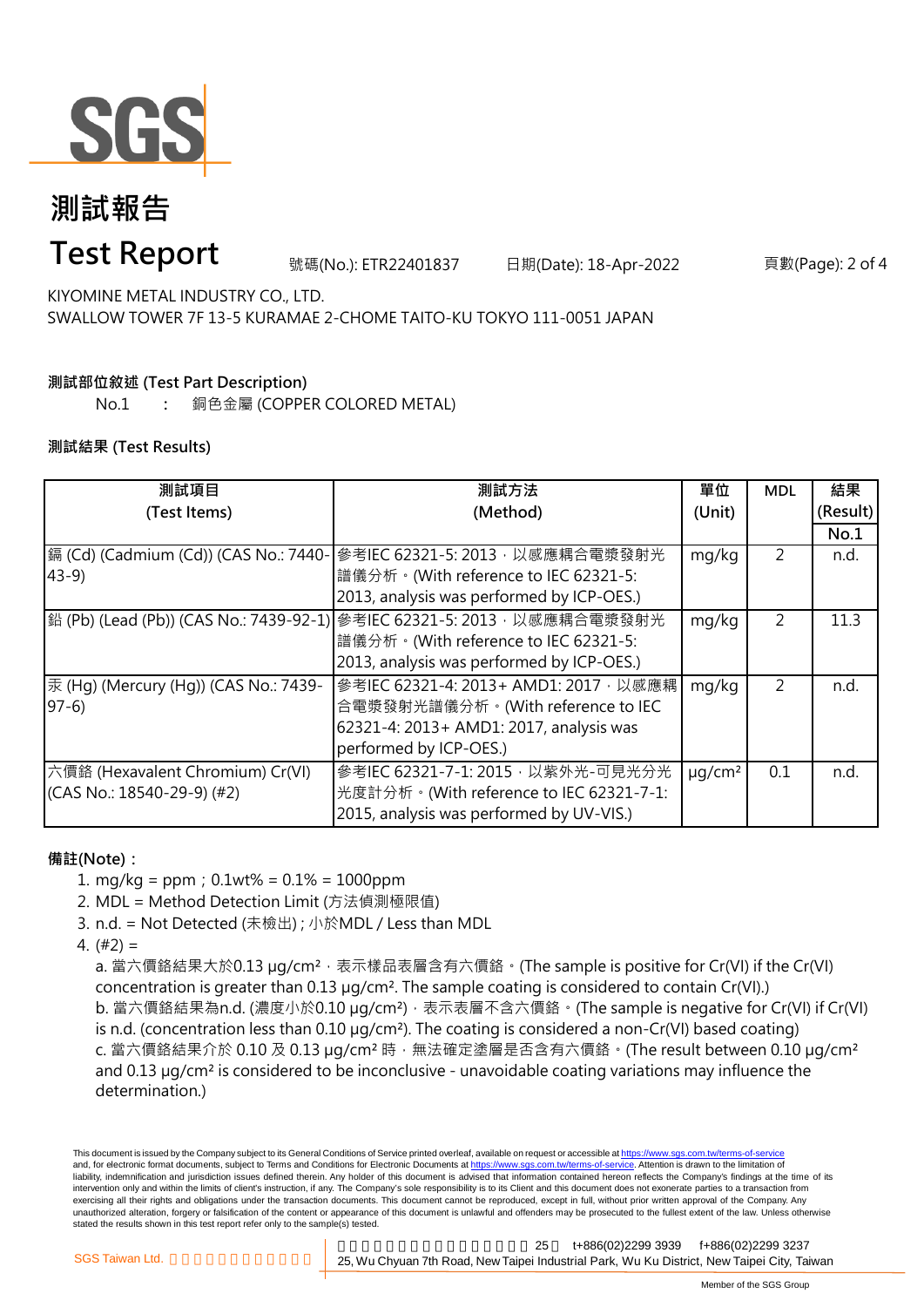

## **測試報告 Test Report**

號碼(No.): ETR22401837 日期(Date): 18-Apr-2022 頁數(Page): 3 of 4

KIYOMINE METAL INDUSTRY CO., LTD. SWALLOW TOWER 7F 13-5 KURAMAE 2-CHOME TAITO-KU TOKYO 111-0051 JAPAN

#### **重金屬流程圖 / Analytical flow chart of Heavy Metal**

根據以下的流程圖之條件,樣品已完全溶解。(六價鉻測試方法除外)

These samples were dissolved totally by pre-conditioning method according to below flow chart. ( $Cr^{6+}$  test method excluded)



This document is issued by the Company subject to its General Conditions of Service printed overleaf, available on request or accessible at https://www.sgs.com.tw/terms-of-service and, for electronic format documents, subject to Terms and Conditions for Electronic Documents at https://www.sgs.com.tw/terms-of-service. Attention is drawn to the limitation of liability, indemnification and jurisdiction issues defined therein. Any holder of this document is advised that information contained hereon reflects the Company's findings at the time of its intervention only and within the limits of client's instruction, if any. The Company's sole responsibility is to its Client and this document does not exonerate parties to a transaction from exercising all their rights and obligations under the transaction documents. This document cannot be reproduced, except in full, without prior written approval of the Company. Any<br>unauthorized alteration, forgery or falsif stated the results shown in this test report refer only to the sample(s) tested.